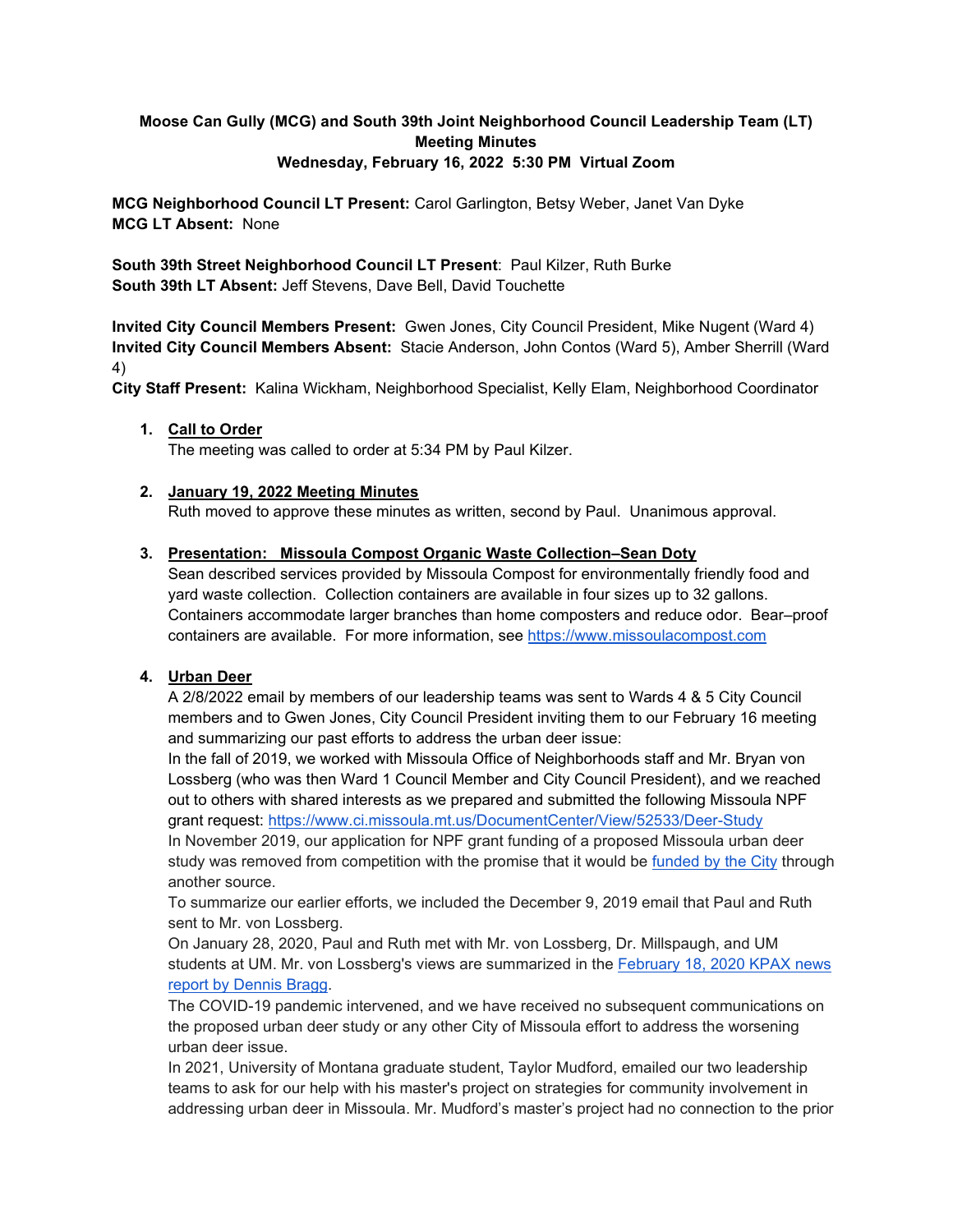contact between Missoula City Council Chair Bryan von Lossberg and UM Professor Josh Millspaugh. Paul and Ruth met with Mr. Mudford and shared our views on the urban deer issue. On 10/15/2021, Mr. Mudford sent an email that included a memorandum summarizing his master's thesis findings, which concluded that community-based deer management (CBDM) is feasible in Missoula but is not yet possible because of 1. the lack of a shared vision on urban deer within Missoula, 2. lack of scientific data, and 3. complicated political conditions in Missoula. In his memorandum, Mr. Mudford's recommendations include collection of data on urban deer (population study; economic impact assessment) and dissemination of the data, with a goal of developing a CBDM plan. Mr. Mudford's full master's thesis is available online at ScholarWorks - University of Montana: Community-Based Deer Management: A Case Study in Missoula, MT [https://scholarworks.umt.edu/etd/11800/](https://na01.safelinks.protection.outlook.com/?url=https%3A%2F%2Fscholarworks.umt.edu%2Fetd%2F11800%2F&data=04%7C01%7C%7C5165a243c39e4a2e139208d9eab775ac%7C84df9e7fe9f640afb435aaaaaaaaaaaa%7C1%7C0%7C637798896400748183%7CUnknown%7CTWFpbGZsb3d8eyJWIjoiMC4wLjAwMDAiLCJQIjoiV2luMzIiLCJBTiI6Ik1haWwiLCJXVCI6Mn0%3D%7C3000&sdata=AYBscS5Azfq21YugarHq9HNulg7cF22MNtM5H3PIcss%3D&reserved=0)

Our 2/8/2022 email noted that, over the years, Missoula City officials and City staff have offered various reasons why the City cannot address the urban deer issue (e.g., nothing can be done without a study; Missoula urban deer studies have already been done, so we don't need another study; paying for a (deer) study isn't in the Mayor's proposed budget; this issue is too divisive to address; there are equal numbers of people on both sides of this issue; because Montana Fish, Wildlife and Parks [FWP] has authority over urban deer, the City can do nothing; the cost of addressing the urban deer issue would be prohibitively expensive; Missoula's whitetail urban deer are a uniquely difficult challenge in contrast to mule deer; homeowners should plant vegetation that the deer won't eat...). In fact, Missoula has authority over its urban deer population and could collaborate with UM scientists and Montana Fish, Wildlife and Parks to study the urban deer issue as an initial step in community-based deer management.

At this 2/16/2022 meeting, Paul and Ruth tried to convey the importance of studying the urban deer issue, citing the number of Missoula Neighborhoods that list urban deer as a priority, deercaused damage to gardens and landscape plants, heavy deposits of deer droppings in our yards, past reports of collisions between deer and humans in Missoula, frequent collisions between motor vehicles and deer, injured deer in our neighborhoods, hazing of deer by frustrated residents, dead deer in our streets and yards, inadequate winter forage for urban deer, instances of dogs being attacked by deer, a deer killed and partially eaten by a mountain lion along Whitaker Drive, and a concern that Missoula urban deer may be vulnerable to Chronic Wasting Disease as was reported in Libby in 2019.

Ms. Jones and Mr. Nugent joined in our discussion, and a number of the above-listed reasons for inaction were again offered. Ms. Jones added that the increasing population of bears in the Grant Creek and Rattlesnake Neighborhoods is a greater priority. No remedy was offered for homeowners who are defeated in their efforts to grow vegetables, flowers, or landscape plants. No advice was given for homeowners who find dead deer in their yards and have to deal with their disposal. No willingness was offered to study the number of motor vehicle collisions with deer in Missoula and associated costs. No commitment was made to follow-through on the promise to fund our 2019 NPF grant application to study urban deer. Paul mentioned Montana FWP Region 2 Supervisor Randy Arnold's 10/2019 email regarding an urban deer study - a Human Dimensions element seeking a "heat map" Paul invited City Council members to view photographs of deer issues he has collected and/or to view examples of deer impacts in our neighborhoods.

Ms. Jones said that she and Mr. Nugent will discuss this issue.